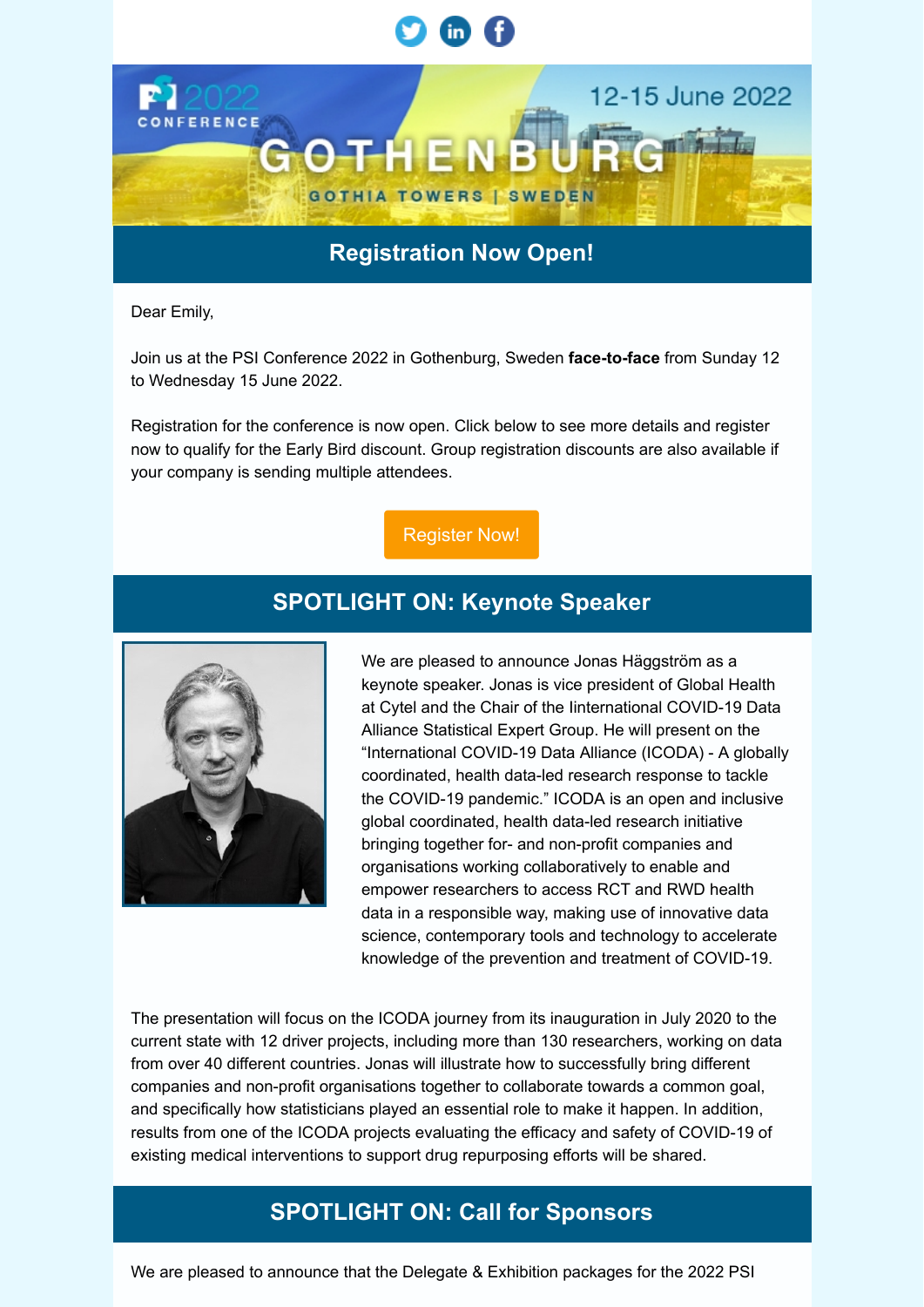Conference are now available online.

[View Opportunities](https://psi.glueup.com/track/rd?type=campaign&lid=5&tracking_id=[trackingId]&redirect_url=https%3A%2F%2Fwww.psiweb.org%2Fconferences%2Fsponsorship-opportunities&ts=1642688100&ps=TnFURUpnbGVaMFEzNmlCa2ZET29GT1ZWZ3lJQndkK3Y0TWl3M1RwMWtZM3JiV1dqVFZRQllCQmtadmFYZ2huREpIMTFRc2JGOTg5N29hUUpHcUxsRmtVR0I2REovVlllU0ExUEtEL1A2c3M9)

With an exciting range of sponsored items available, from limited Gold sponsorship packages to social events and conference sessions, there are many opportunities to get involved. The packages on offer have been tailored to meet the needs of all supporters of PSI; education, networking, recruitment, business development and branding.

Exhibition stands and sponsorship opportunities will also be sold and allocated on a firstcome-first-served basis, **so book your place now**!

Please contact **[Chris Watton](mailto:psi@wattonhall.com)** or **[Aiden Flynn](mailto:aiden.flynn@exploristics.com)** to discuss the sponsorship opportunities available.

# **PROGRAMME HIGHLIGHT: Draft Scientific Programme now available online**

The draft Scientific Programme for the conference is now available online. As you will see we have lots of great content across the 3 days. Sessions include the keynote speakers mentioned in this and the previous newsletter. There will be the ever popular Regulatory town hall, the one minute poster session and many sessions organised by the PSI Special Interest groups. There are also workshops planned covering professional development and estimands.

[View Programme](https://psi.glueup.com/track/rd?type=campaign&lid=6&tracking_id=[trackingId]&redirect_url=https%3A%2F%2Fwww.psiweb.org%2Fconferences%2Fagenda&ts=1642688100&ps=TnFURUpnbGVaMFEzNmlCa2ZET29GT1ZWZ3lJQndkK3Y0TWl3M1RwMWtZMzNkK1UwRmY5UkRWQ1Q2WDF2dldSSzlrTjhGWHMyREtpcy9SU21BZGFId0E9PQ==)

[Powered by Glue Up](https://www.glueup.com/?pk_campaign=invitation&pk_kwd=112023)

### **A Message from the Conference Chair**

The conference is really taking shape and the release of the draft agenda makes everything feel very real. Have a look and remember registration is now open! Early bird deadline is March 25 2022.

### **David Lawrence** *Conference Chair*

### **Let your colleagues know...**

Please share this email with any colleagues and friends who you think will be interested in the PSI Annual Conference.



### **Enquiries...**

Should you require any assistance, please do not hesitate to contact the conference secretariat. E: psi2022@mci-group.com

T: + 44 (0) 1730 715 235 W: www.psiweb.org

Share: